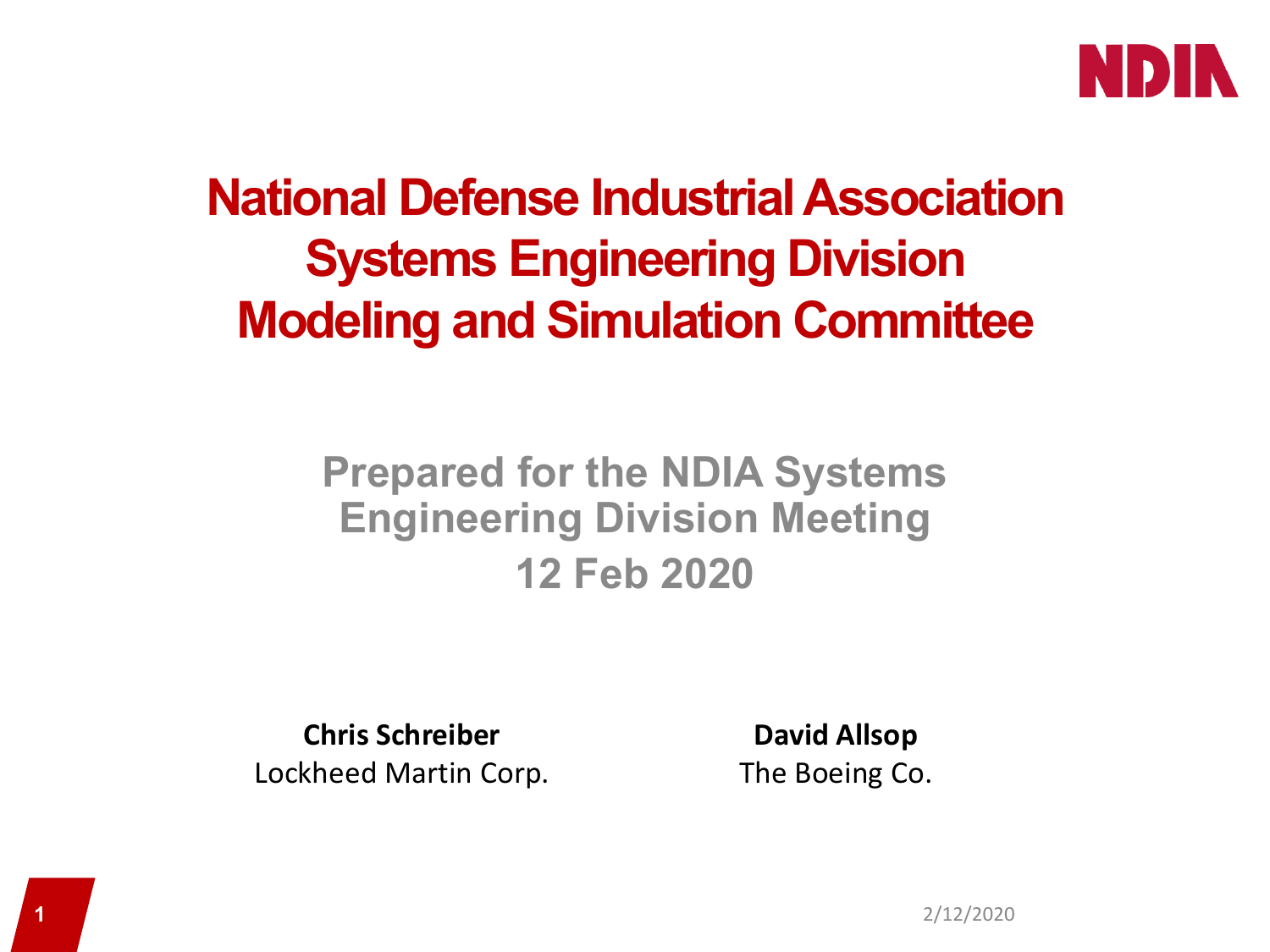## **NDIA SE M&S Committee**



- **The mission of the NDIA SE M&S Committee is to advance the understanding and use of modeling and simulation in the practice of systems engineering**
- **2020 meetings (continue to be scheduled for the day before the NDIA SE Division meeting)**
	- 11 February (LM GVC Crystal City)
	- 15 April (LM GVC Crystal City)
	- 17 June (LM GVC Crystal City)
	- <TBD> August workshop (LM GVC Crystal City)
	- 19-22 October Conference
	- December Planning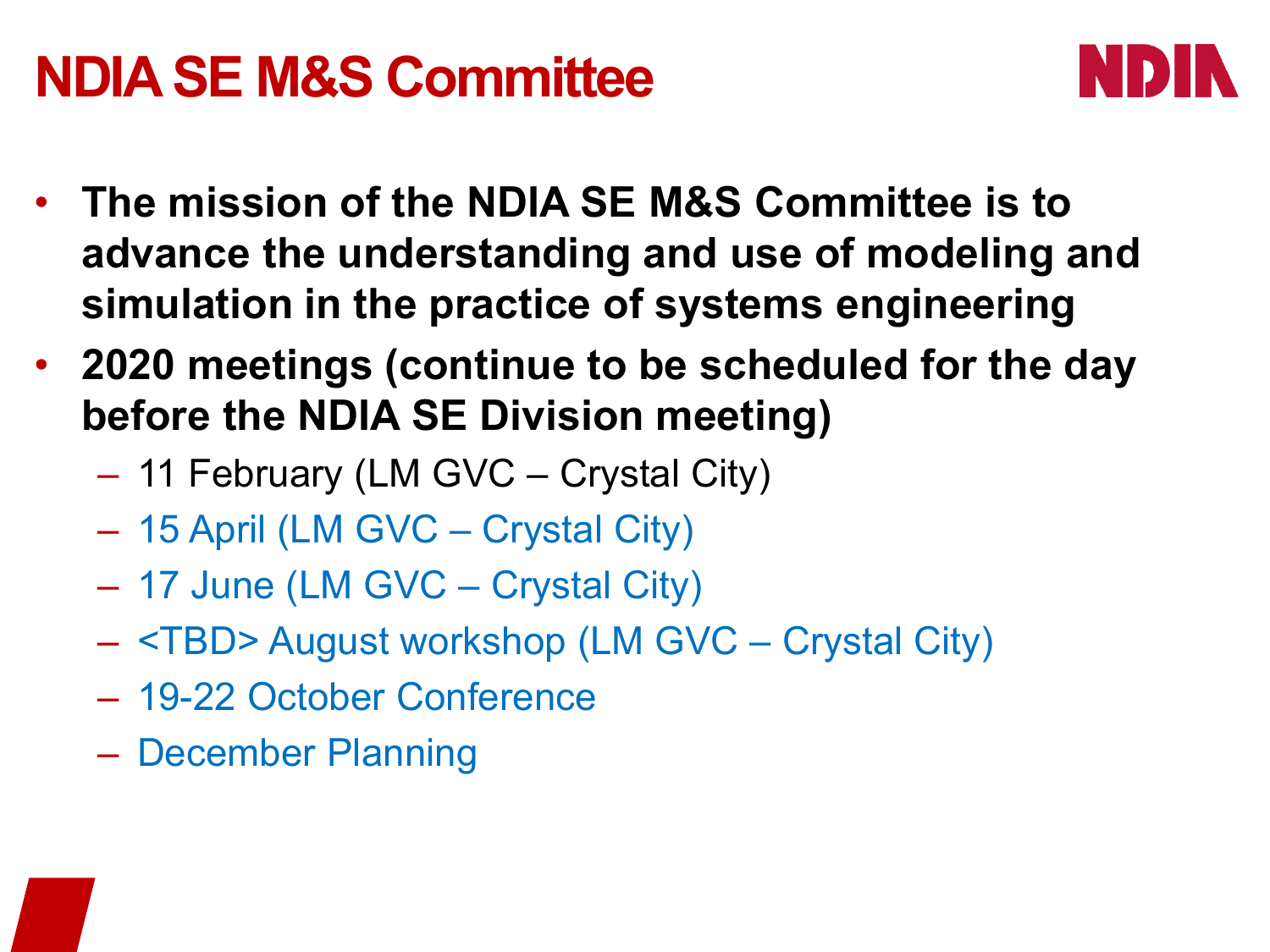# **2019 S&ME Conference**



- **2019 Systems & Mission Engineering Conference in Tampa, FL was extremely successful**
	- 3 concurrent tracks over 2 days of M&S Committee related content (MEGATRACK)
	- 2 MBSE and 1 Digital Engineering
	- $-$  ~70 presentations: [https://www.ndia.org/events/2019/10/21/22nd-annual](https://www.ndia.org/events/2019/10/21/22nd-annual-systems-and-mission-engineering-conference/proceedings)systems-and-mission-engineeringconference/proceedings
	- Conference proceedings: <https://ndia.dtic.mil/2019/2019systems.html>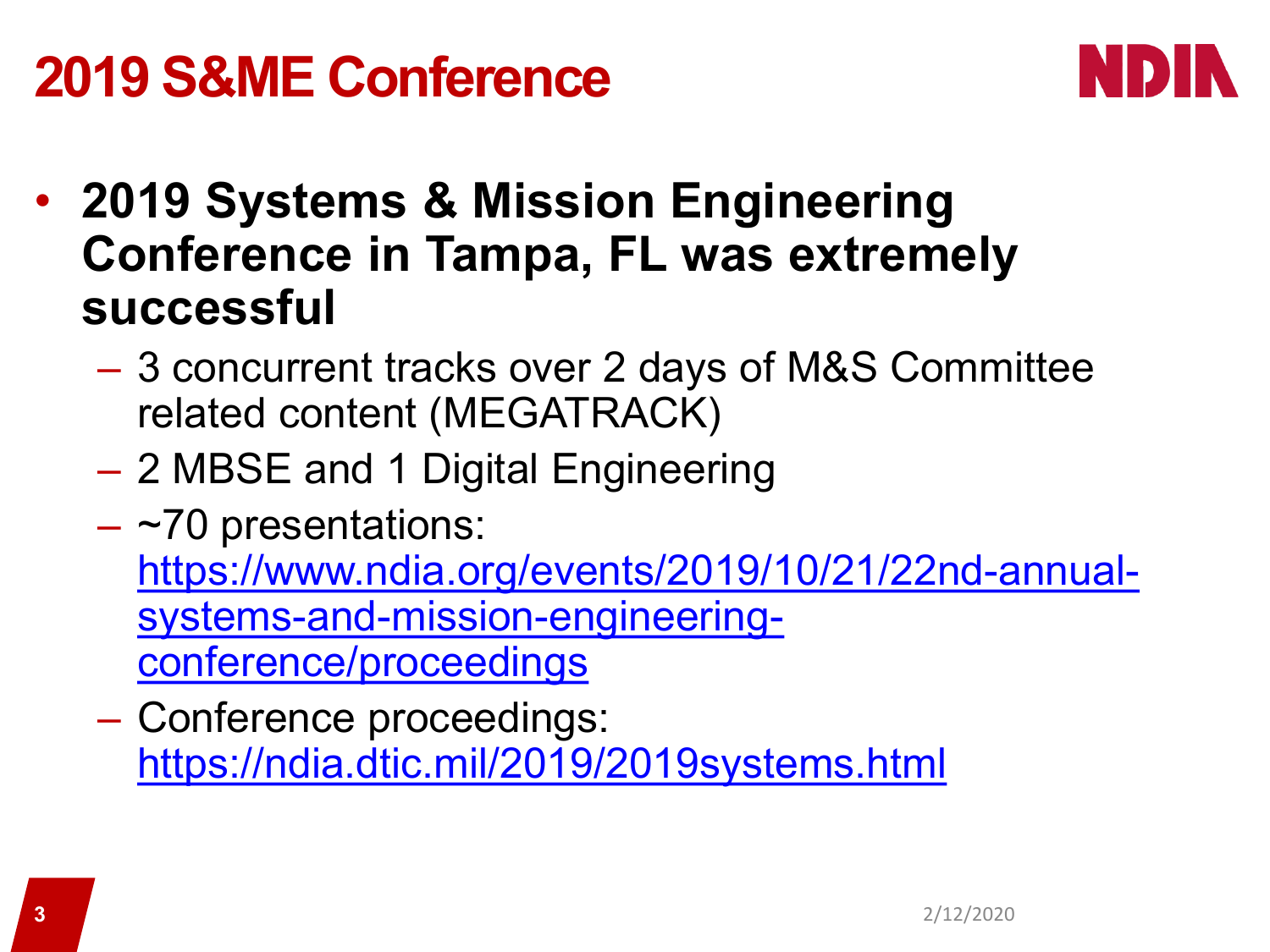# **M&S Committee – December Report**



## • **Chris Schreiber (LM)**

- 2019 Applications
	- DEIXWG (joint INCOSE, OSD, NDIA effort)
	- MBAcq Workshop (NDIA, NAVAIR, Aerospace Corp.)
	- MBSE Survey (INCOSE, NDIA, et al.)
	- Continued MBSE + M&S topics
- 2020 Plans
	- Continue DEIXWG work (DVM, standards)
	- MBAcq workshop (follow-on activity with NAVAIR?)
	- Digital integration "application" topics
		- MBSE
		- M&S/Analysis
- OSD Sponsor wants more guidance on how to apply **MBSF** 
	- Descriptive modeling practices
	- Use of MBSE
- Request for MBSE "success stories"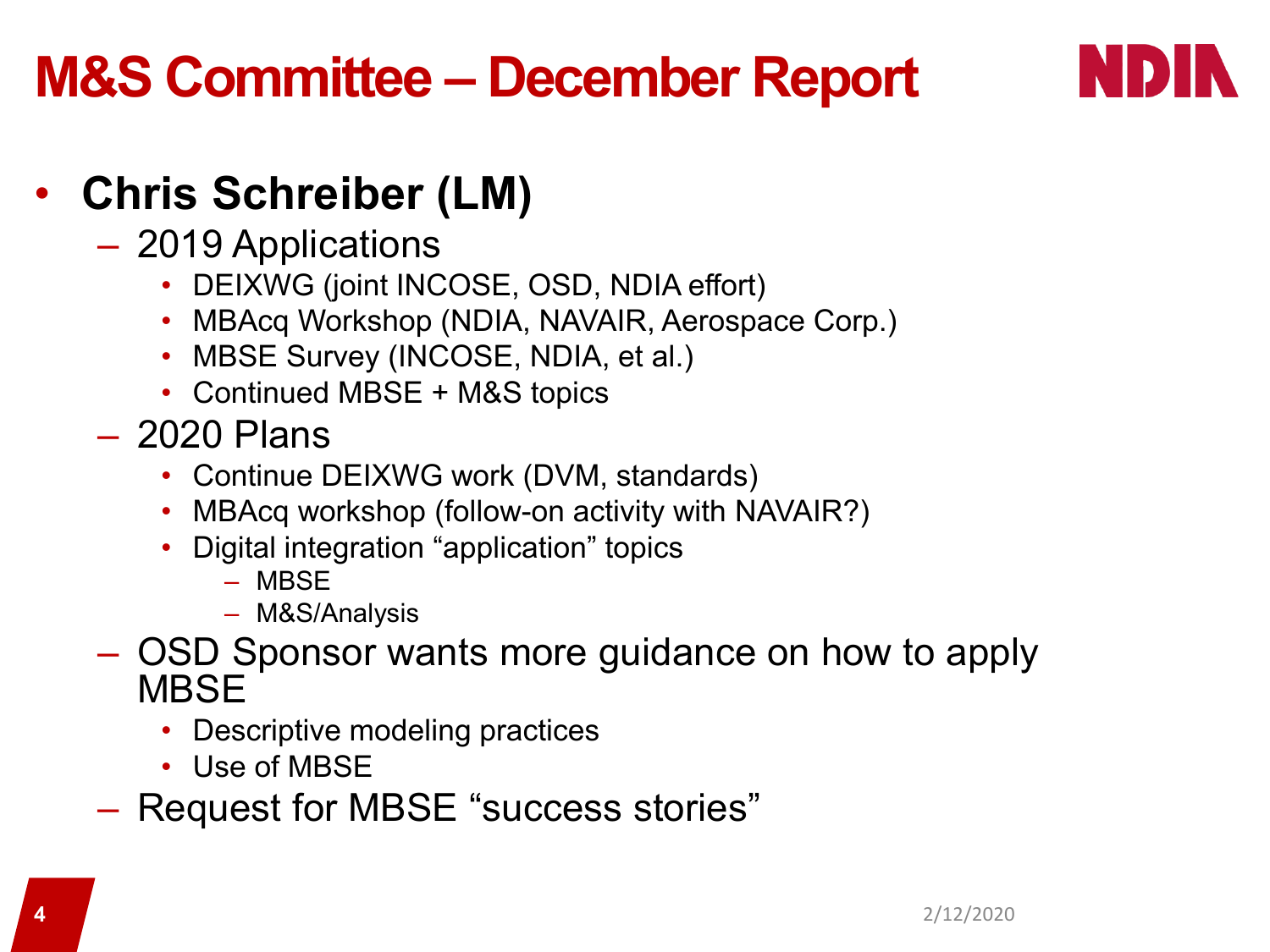

#### **DEIXWG Summary [Sean McGervey]**

- The DEIXWG's Digital Viewpoint Model (DVM) development kicked off at the INCOSE IW to address issues related to well-defined, self-consistent exchange of Digital Artifacts and the Digital Views that represent them
- An aggressive DVM 2019 Roadmap drove outstanding contributions from the DVM Feature Teams in developing milestone-specific User Stories, Digital View specifications, and DVM Concept Model extensions
- The DEIXWG is working to release a DEIX Challenge at INCOSE IS 2020, with development of a Challenge "RFP" underway